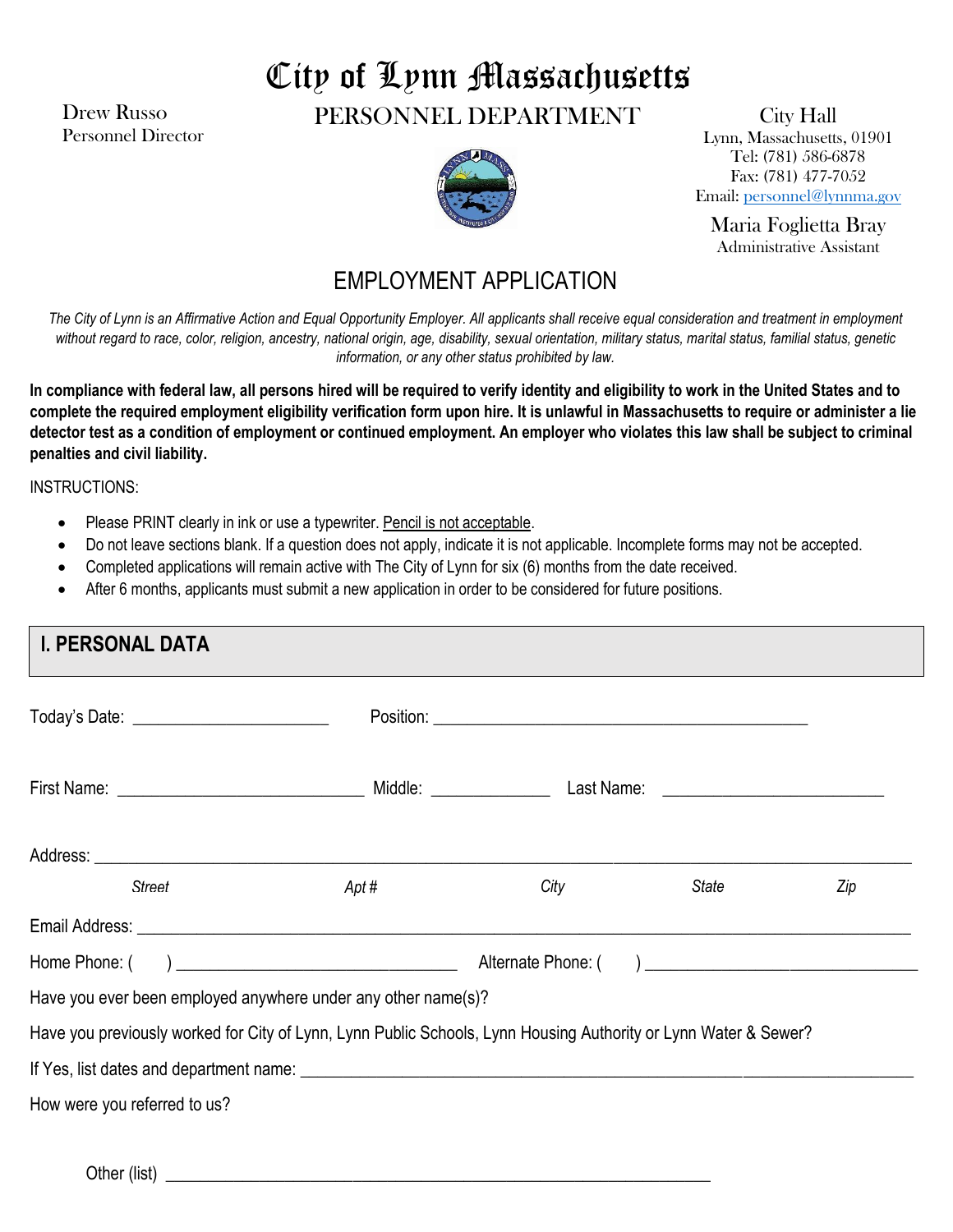**lI. EDUCATION/TRAINING** Based on job requirements, you may be required to provide copies of transcripts, degree(s) or professional certification(s).

Did you graduate from high school? If No, did you earn your General Education Degree (GED)?

Please give the name and address of your high school/GED institution:

Please select the highest education level you have completed:

Please list below all undergraduate/ graduate degrees you have earned or are in the process of earning as well as any professional certifications you may have earned:

| <b>College/University</b> | City, State, Phone # | <b>Graduated Y/N</b> | Type of Degree Obtained (please note if in process) |
|---------------------------|----------------------|----------------------|-----------------------------------------------------|
|                           |                      |                      |                                                     |
|                           |                      |                      |                                                     |
|                           |                      |                      |                                                     |

| Type, Skill, Certification | <b>Issued By</b> | <b>Notes</b> |
|----------------------------|------------------|--------------|
|                            |                  |              |
|                            |                  |              |
|                            |                  |              |

**IV. EMPLOYMENT** The applicant may include in such history any verified work performed on a volunteer basis.

|                                                                                                                                                                                                                                | Number of Years Employed: ___________                                                                                                                                                                                          |
|--------------------------------------------------------------------------------------------------------------------------------------------------------------------------------------------------------------------------------|--------------------------------------------------------------------------------------------------------------------------------------------------------------------------------------------------------------------------------|
|                                                                                                                                                                                                                                | Position: Position: Position: Position: Position: Position: Position: Position: Position: Position: Position: Position: Position: Position: Position: Position: Position: Position: Position: Position: Position: Position: Po |
|                                                                                                                                                                                                                                |                                                                                                                                                                                                                                |
|                                                                                                                                                                                                                                |                                                                                                                                                                                                                                |
|                                                                                                                                                                                                                                |                                                                                                                                                                                                                                |
| Describe the essential duties & responsibilities of the position: Described and the position of the position of the position of the position of the position of the position of the position of the position of the position o |                                                                                                                                                                                                                                |
|                                                                                                                                                                                                                                |                                                                                                                                                                                                                                |
|                                                                                                                                                                                                                                |                                                                                                                                                                                                                                |
|                                                                                                                                                                                                                                |                                                                                                                                                                                                                                |
|                                                                                                                                                                                                                                |                                                                                                                                                                                                                                |
|                                                                                                                                                                                                                                |                                                                                                                                                                                                                                |
|                                                                                                                                                                                                                                | Number of Years Employed: __________                                                                                                                                                                                           |
|                                                                                                                                                                                                                                |                                                                                                                                                                                                                                |
|                                                                                                                                                                                                                                |                                                                                                                                                                                                                                |
|                                                                                                                                                                                                                                |                                                                                                                                                                                                                                |
|                                                                                                                                                                                                                                |                                                                                                                                                                                                                                |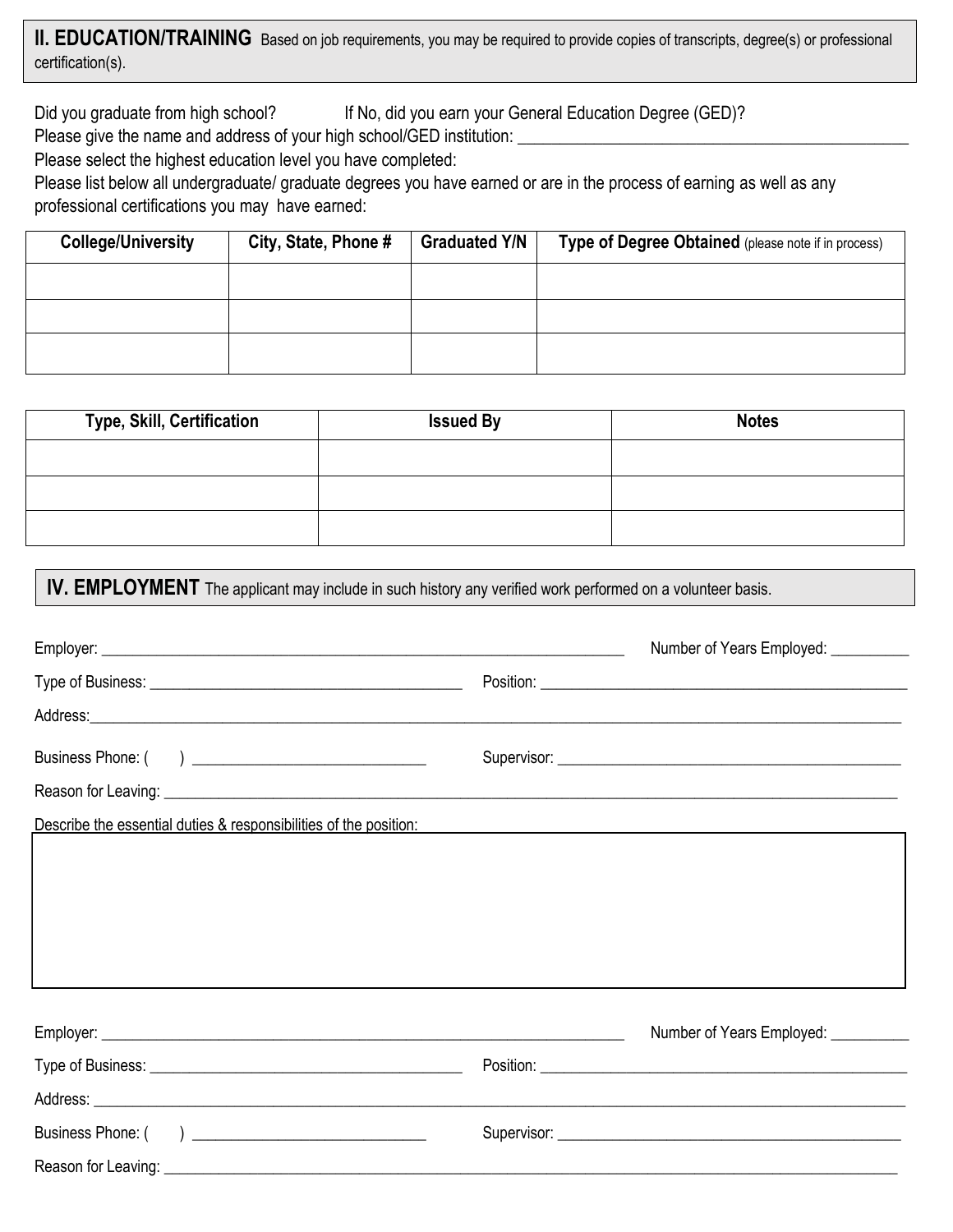# **IV. EMPLOYMENT** (Continued)

Describe the essential duties & responsibilities of the position:

|                                                                                                                                                                                                                                     | Number of Years Employed: ___________                                                                                                                                                                                          |
|-------------------------------------------------------------------------------------------------------------------------------------------------------------------------------------------------------------------------------------|--------------------------------------------------------------------------------------------------------------------------------------------------------------------------------------------------------------------------------|
|                                                                                                                                                                                                                                     |                                                                                                                                                                                                                                |
|                                                                                                                                                                                                                                     |                                                                                                                                                                                                                                |
|                                                                                                                                                                                                                                     |                                                                                                                                                                                                                                |
|                                                                                                                                                                                                                                     |                                                                                                                                                                                                                                |
| Describe the essential duties & responsibilities of the position:                                                                                                                                                                   |                                                                                                                                                                                                                                |
|                                                                                                                                                                                                                                     |                                                                                                                                                                                                                                |
|                                                                                                                                                                                                                                     | Number of Years Employed: ___________                                                                                                                                                                                          |
|                                                                                                                                                                                                                                     | Position: New York Changes and Changes and Changes and Changes and Changes and Changes and Changes and Changes and Changes and Changes and Changes and Changes and Changes and Changes and Changes and Changes and Changes and |
| Address: <u>Address:</u> Address: Address: Address: Address: Address: Address: Address: Address: Address: Address: Address: Address: Address: Address: Address: Address: Address: Address: Address: Address: Address: Address: Addr |                                                                                                                                                                                                                                |
|                                                                                                                                                                                                                                     |                                                                                                                                                                                                                                |
|                                                                                                                                                                                                                                     |                                                                                                                                                                                                                                |
| Describe the essential duties & responsibilities of the position:                                                                                                                                                                   |                                                                                                                                                                                                                                |
|                                                                                                                                                                                                                                     |                                                                                                                                                                                                                                |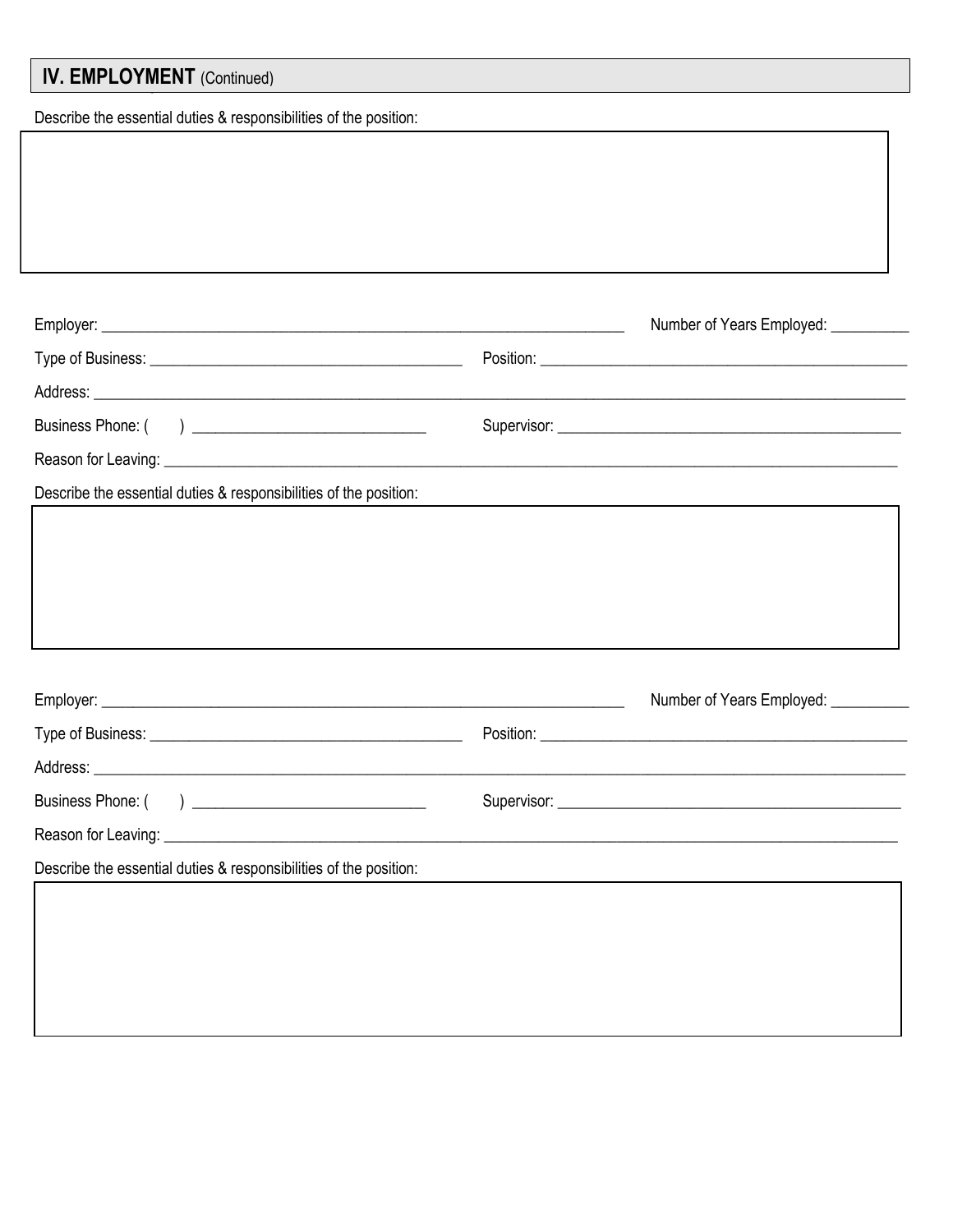## **V. VETERAN'S PREFERENCE (If applicable)** If claiming preference, please mark the appropriate box. Documentation substantiating your claim (Form DD214) must be furnished at the time you submit your Application.

\_\_\_\_\_\_\_\_\_\_\_\_\_\_\_\_\_\_\_\_\_\_\_\_\_\_\_\_\_\_\_\_ \_\_\_\_\_\_\_\_\_\_\_\_\_\_\_\_\_\_\_\_\_\_\_\_\_\_\_\_\_\_\_\_ \_\_\_\_\_\_\_\_\_\_\_\_\_\_\_\_\_\_\_\_\_\_\_\_\_\_\_\_\_\_\_\_

Branch of Service Branch of Service Branch of Service

While in military service, were you ever convicted by general court-martial?

If Yes, please explain

**VI. GENERAL INFORMATION** Please note that the City may request an applicant's driver's record as part of the preemployment background check.

*If the position for which you are applying requires the operation of a city vehicle or equipment, you must accurately answer the following questions because your driving record will be confirmed with the Department of Motor Vehicles.*

Do you possess a valid Massachusetts Driver's License?

If Yes, Mass Operator's License # \_\_\_\_\_\_\_\_\_\_\_\_\_\_\_\_\_\_\_\_\_\_\_\_\_\_\_\_\_\_\_

Mass Commercial Driver's License # \_\_\_\_\_\_\_\_\_\_\_\_\_\_\_\_\_\_\_\_\_\_\_\_\_\_\_\_\_ CDL Class:

Endorsements:

Do you possess a valid Driver's License from another state?

If Yes, list state:  $\blacksquare$ 

**Vll. SIGNATURE** Please read the following carefully before signing! This Application must be signed in order to be considered.

By my signature below, The City of Lynn has my authorization to thoroughly investigate my work, criminal and personal history that is job-related. I authorize The City of Lynn to obtain college or university transcripts and employment references from my current and former employers and will hold no person, or organization liable for giving or receiving information during this investigation. I understand that if I am applying for a position that may require driving a vehicle, a driving record check will be conducted through the Department of Motor Vehicles. I also agree to submit to a medical examination and/or drug/alcohol test as required.

I understand that any misrepresentation on this application may be reason for immediate dismissal, and that permanent employment depends on satisfactory replies from references, a favorable report on my medical examination where required, and successful completion of a probationary period of employment. I also understand that any offer of employment or appointment and any conditions thereto are contingent and become final only upon appointment. I further understand that pursuant to the provisions of the Immigration Reform and Control Act of 1986 I will be required to complete an Employment Eligibility Verification form (I-9) and submit specific document(s) that establish my identity and employment eligibility after an offer of employment is made

 $\_$  ,  $\_$  ,  $\_$  ,  $\_$  ,  $\_$  ,  $\_$  ,  $\_$  ,  $\_$  ,  $\_$  ,  $\_$  ,  $\_$  ,  $\_$  ,  $\_$  ,  $\_$  ,  $\_$  ,  $\_$  ,  $\_$  ,  $\_$  ,  $\_$  ,  $\_$  ,  $\_$  ,  $\_$  ,  $\_$  ,  $\_$  ,  $\_$  ,  $\_$  ,  $\_$  ,  $\_$  ,  $\_$  ,  $\_$  ,  $\_$  ,  $\_$  ,  $\_$  ,  $\_$  ,  $\_$  ,  $\_$  ,  $\_$  ,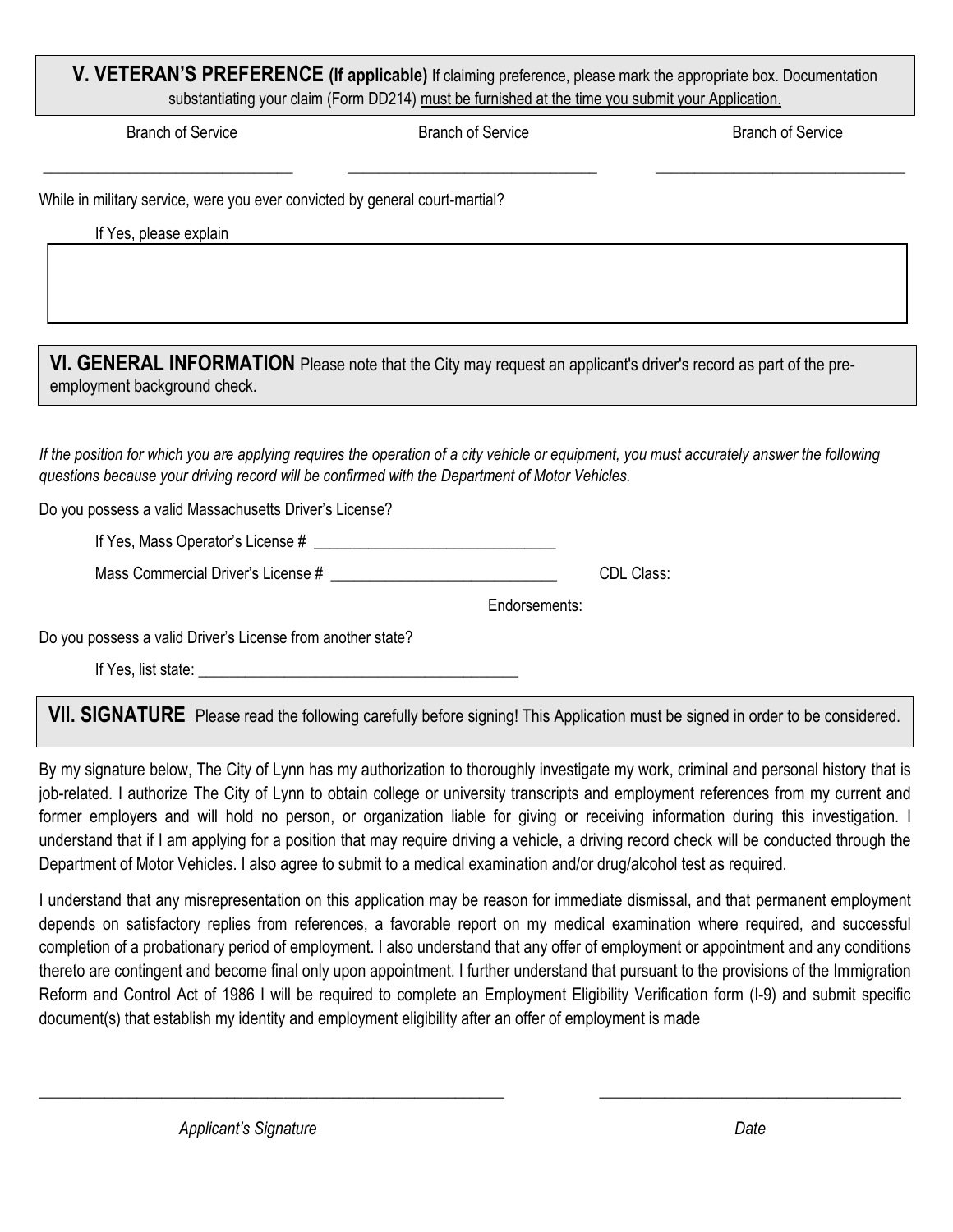## **Lynn City Charter City Residence Requirement**

Section 8 – 11

Every person who is appointed to a city office and every person who is employed on a permanent full time basis by the city not a resident of the city at the time of such appointment or employment shall within six months following such appointment or employment establish his ordinary and usual place of residence within the city or such appointment shall be deemed to be vacated or forfeited.

I hereby acknowledge receipt on this date of a copy of Section 8-11, Page 45, of The Lynn City Charter. The title of this Section is "CITY RESIDENCE REQUIRED".

I have read and fully understand the contents therein.

I understand that if I am not now a resident of The City of Lynn, I must move into the city within six months of this date. I also understand that I must continue to be a resident for the duration of my employment with the city. If I fail to move into the city within six months, as specified, or if I move out of the city of Lynn at any time thereafter, my employment shall be deemed to be vacated or forfeited.

*Signed Date*

*Witnessed Date*